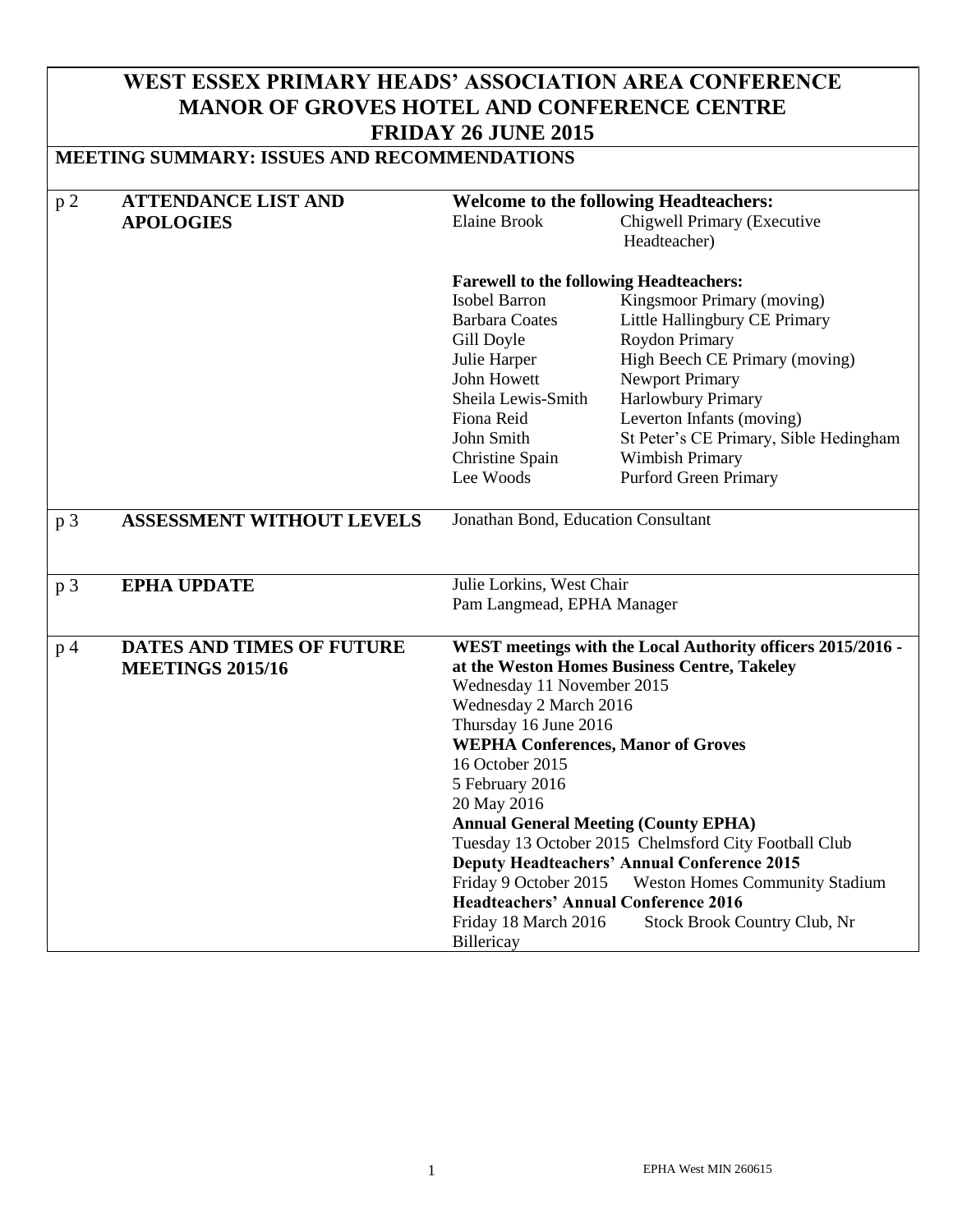# **WEST ESSEX PRIMARY HEADS' ASSOCIATION AREA CONFERENCE FRIDAY 26 JUNE 2015**

#### **Present**

Pam Langmead EPHA Manager Melanie Howouth Aspire Academy

Gina Bailey St James CE Primary Sheila Lewis-Smith Harlowbury Primary Isobel Barron Kingsmoor Academy/ West Vice-Chair<br>Matching Green CE Primary Linda Chesworth RA Butler Infant & Junior Academy Mary Evans The Henry Moore Primary Colin Raraty Rodings Primary Laura Fox The Alderton Juniors Christine Spain Wimbish Primary Katie George Thaxted Primary Karen Wallace Moreton CE Primary John Howett Newport Primary Joanne Willcox Hillhouse CE Primary Claire Jackman Great Easton CE Primary

Julie Lorkins Cheryl Macleod Wendy Myers Gillian Napier

Ros Allsop Clavering Primary Lesley Lewis Theydon Bois Primary West Chair/ St Andrew's North Weald Nazeing Primary Lee Bradford Matching Green CE Primary Sarah Miller Coopersale & Theydon Garnon CE Primary Rachel Callaghan Katherine Semar Juniors Deidre Mooney Waltham Holy Cross Infants Dr Walker's CE Primary Farnham & Rickling CE Primaries John Clements Hatfield Heath Primary Christine Peden Pear Tree Mead Primary Helen Coop Birchanger CE Primary Julie Puxley Katherine Semar Infants Lawrence Garside Felsted Primary Sonia Strickland St Mary's, Hatfield Broad Oak Elizabeth Gelston The Downs Primary Jan Tunney Limes Farm Infant & Nursery

#### **In Attendance Also in attendance**

Lucy White Stebbing Primary

**Apologies**

Jonathan Bond Education Consultant Claire Hollingsworth Harlow Fields School Emma Johnson RA Butler Junior Academy Maree Matthews Coopersale & Theydon Holly Miles Great Easton CE Primary Sarah Roffey Harlowbury Primary

Bernadette Miele Tany's Dell Primary

Note: If your attendance or apologies have not been noted please contact the EPHA Manager at [langmead@tesco.net](mailto:langmead@tesco.net) for amendment.

#### 2 EPHA West MIN 260615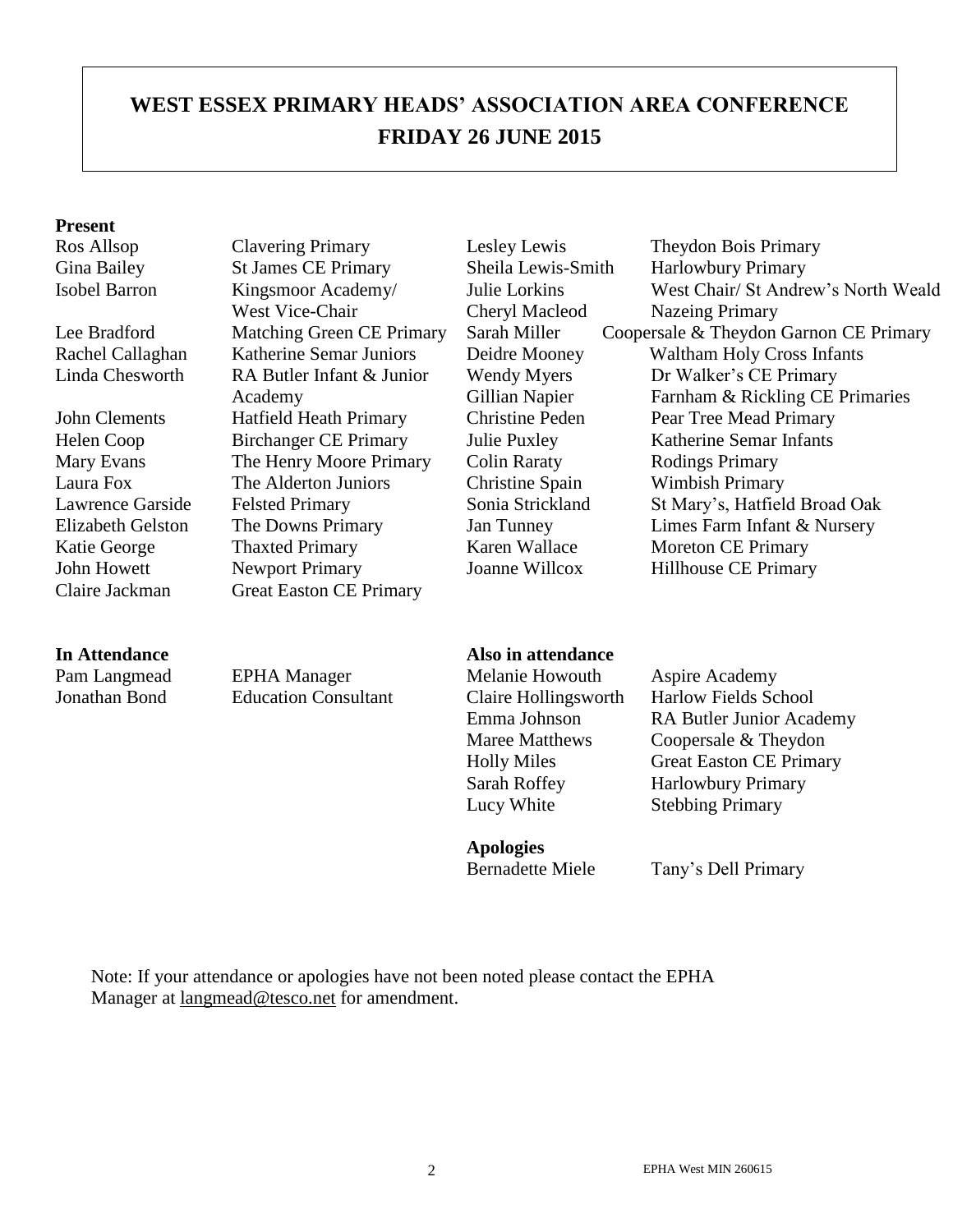#### **MINUTES OF THE SUMMER TERM WEPHA CONFERENCE HELD ON FRIDAY 26 JUNE 2015 COMMENCING AT 9.15 AM**

#### **1. WELCOME**

Julie Lorkins, the West EPHA Chair, welcomed headteachers to the conference and in particular those Headteachers who have taken up new appointments in the West this term, including:

| <b>Elaine Brook</b> | Chigwell Primary (Executive Headteacher) |  |  |
|---------------------|------------------------------------------|--|--|
|                     |                                          |  |  |

| Farewell to the following Headteachers who are leaving or moving post: |                                                                |  |  |  |  |  |
|------------------------------------------------------------------------|----------------------------------------------------------------|--|--|--|--|--|
| <b>Isobel Barron</b>                                                   | Kingsmoor Primary – moving to Roseacres Primary                |  |  |  |  |  |
| <b>Barbara Coates</b>                                                  | Little Hallingbury CE Primary                                  |  |  |  |  |  |
| Gill Doyle                                                             | Roydon Primary – moving to Takeley Primary                     |  |  |  |  |  |
| Julie Harper                                                           | High Beech CE Primary – moving to St Peter's CE Primary, Sible |  |  |  |  |  |
|                                                                        | Hedingham                                                      |  |  |  |  |  |
| John Howett                                                            | <b>Newport Primary</b>                                         |  |  |  |  |  |
| Sheila Lewis-Smith                                                     | <b>Harlowbury Primary</b>                                      |  |  |  |  |  |
| Fiona Reid                                                             | Leverton Infants – moving to Limes Farm Juniors                |  |  |  |  |  |
| John Smith                                                             | St Peter's CE Primary, Sible Hedingham                         |  |  |  |  |  |
| Christine Spain                                                        | <b>Wimbish Primary</b>                                         |  |  |  |  |  |
| Lee Woods                                                              | <b>Purford Green Primary</b>                                   |  |  |  |  |  |

Julie also thanked Lesley Lewis, Headteacher at Theydon Bois, who is standing down as West Treasurer and also her Finance Manager, Julie, who has managed the EPHA accounts since 2011. They have both done an excellent job, and manage to ensure that almost every school in the area pays the annual subscription.

She explained that the West Area continues to need a treasurer, to collect the subscriptions this year (although this is likely to be the last year this is necessary) but also to manage the bookings for the WEPHA conferences. Headteachers were asked to consider whether they (and their finance manager) would take over this role.

#### **2. ASSESSMENT WITHOUT LEVELS –Developing your own school's approach** Jonathan Bond, Education Consultant

For the last nine years, following his work for Essex Local Authority as an English and curriculum advisor, Jonathan Bond has been a freelance education consultant. He has successfully supported and developed schools and their staff across Essex, Thurrock, Havering, Suffolk and Hertfordshire. His areas of expertise include teaching and learning, assessment, English, LSA and MDA development, learning mentoring and subject leadership. Jonathan is also the author of 'The English Planning Kit and 'The English Assessment Kit'. He specialises in bespoke CPD which is highly practical, inspiring and child-centred.

#### **Considering your own curriculum**

**Action**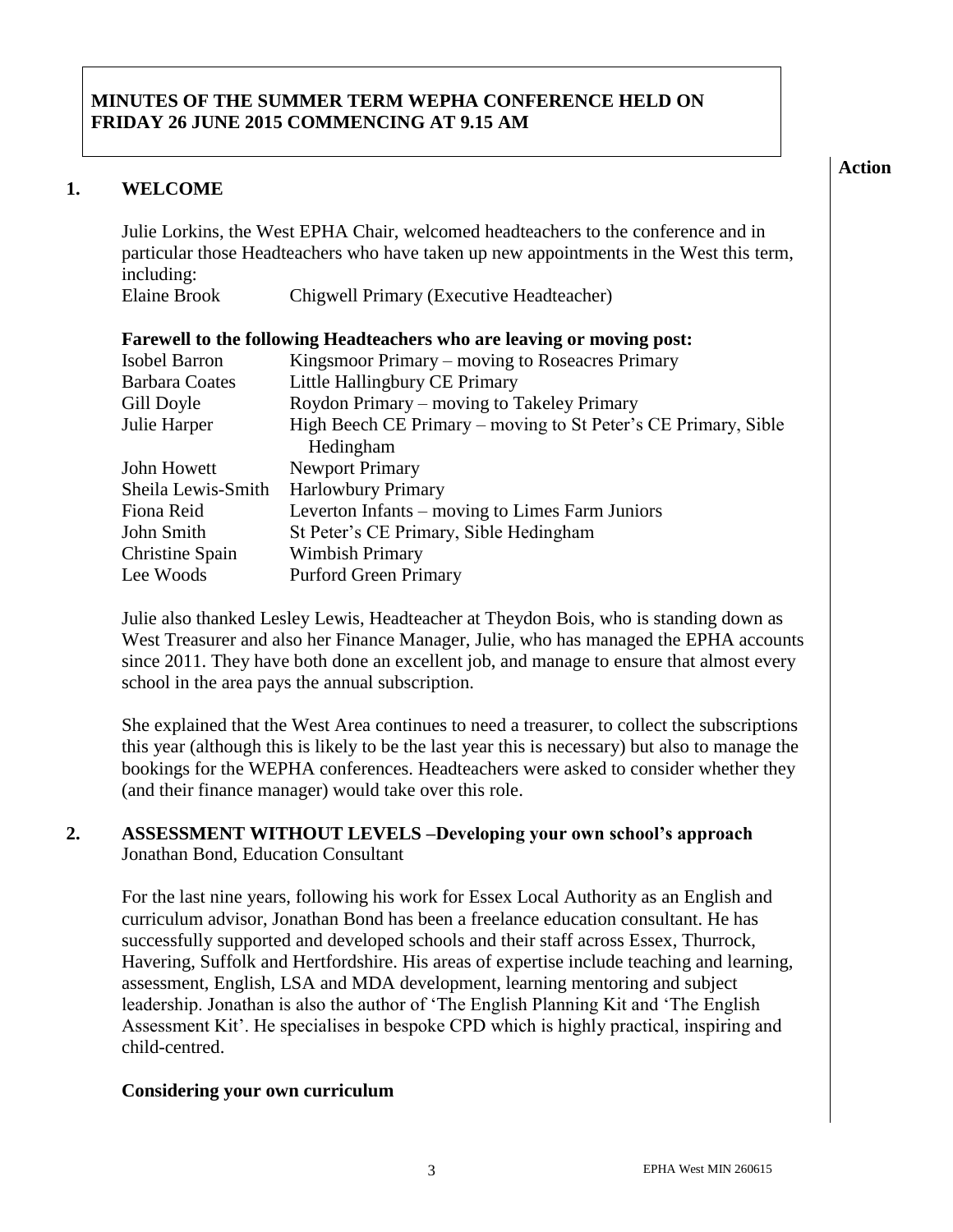#### **Which curriculum?**

"Schools must construct a broad and balanced curriculum that is meaningful and relevant to their own context and to the unique learning needs of the children in the school. It should be rooted in their own clearly defined aims and values for education. It should fully embrace, but not be overly dominated by, the new National Curriculum."

*Association for Achievement and Improvement Through Assessment*

#### **A Mastery Curriculum**

Most children are expected to

- Have attained key learning intentions
- Use and apply concepts and skills before moving on through the curriculum to achieve greater coverage

**A mastery model of learning makes the basic assumption that given time and quality instruction, all pupils can and will eventually master the core intended learning.**  Because of their aptitude (not their perceived learning ability) the time required for some learners to do so will be greater than that needed by others.

The learning must be planned carefully to take account of this.

Thus, in lessons, first all pupils would be introduced to new learning and given opportunities to develop their understanding.

Then, formative assessment strategies would distinguish those learners who had successfully mastered the new learning, and could clearly demonstrate it, from those who needed more time and correctional instruction in order to do so.

Thereafter, the former would be provided with opportunities to deepen and enrich their understanding, whilst the latter would receive further support and feedback personalised to their needs, so that they too achieve the intended learning.

Jonathan explained that many countries use a mastery curriculum. The extent of the levels of mastery will depend, in the UK, on how Ofsted interprets the delivery of the curriculum. He noted that on Monday 29 June, on the gov.uk website, a new suite of tests will be published and he suggested that headteachers look at the marks scheme in order to find out how pupils can attain top marks in tests – Jonathan argued that this will indicate how much of a "mastery curriculum" it really is!

In his opinion, there are some real benefits of this approach, but that it won't address all children's issues with accessing learning.

Mastery is based on the simple premise that you complete and master this year's curriculum goals, before moving up to the next. More able children are expected to deepen and broaden their learning, rather than accelerating to a higher level.

The concept of **progress** has changed; real progress in uneven and children need to revisit in order to secure their learning of key constructs. Jonathan suggested the progress of learning is now more of a spiral, than a staircase (as under the old curriculum). The new curriculum requires an increase in production and practice; practice should not merely be repetition, but by using increasingly challenging concepts.

#### **Will differentiation change?**

All children are expected to learn the key constructs.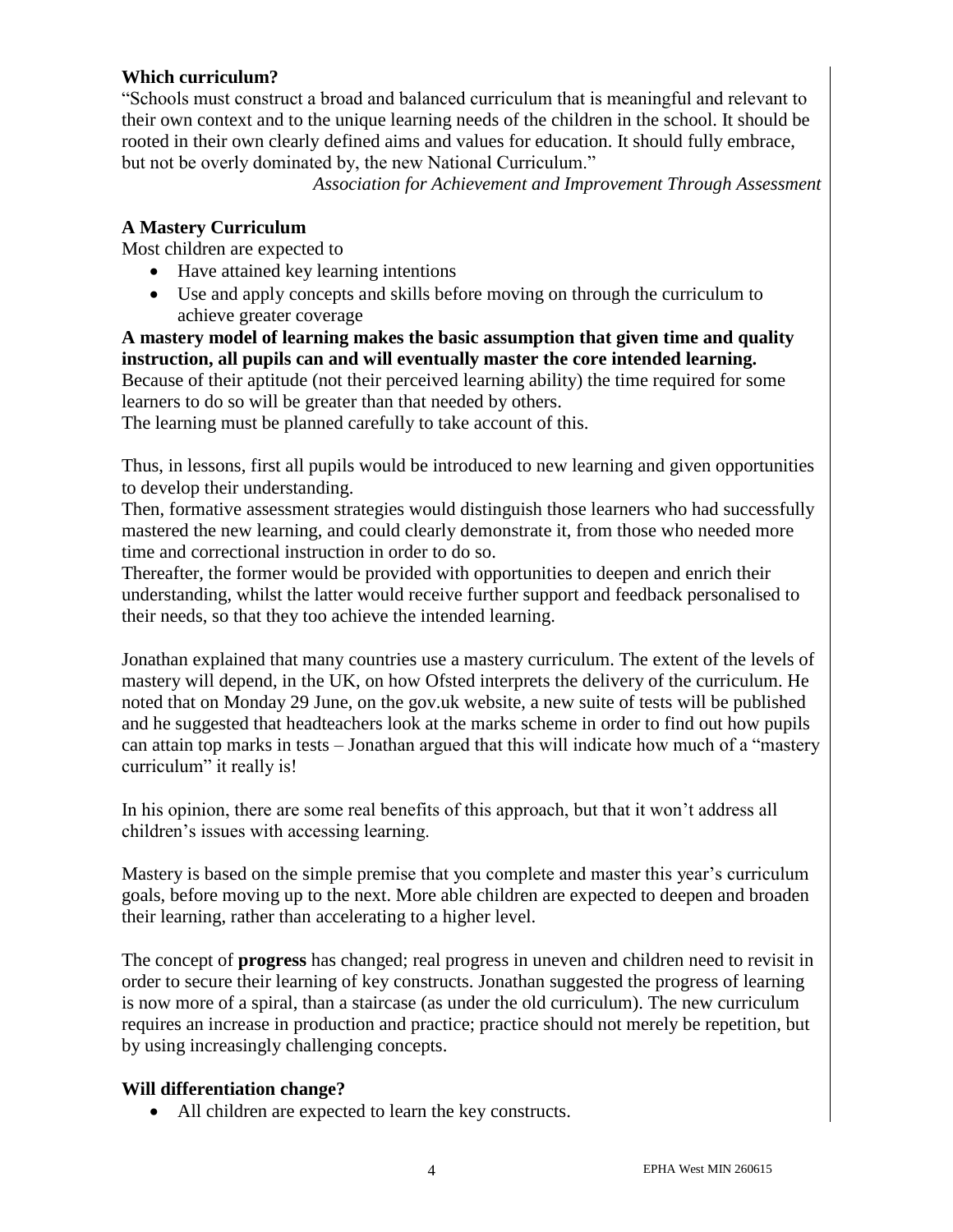- Expectations should not be based on children moving at their own rate and pace
- The class should be "kept together"
- The more able should be deploying the same construct but in a more demanding, different setting
- Children who have a good understanding of the construct should aid those who haven't. This will help them all to master it.

#### **Why hasn't that child understood?...** *moves from*

"Because they are not ready"… *to*

"Because I haven't presented it in the right way."

#### Implications

- Teachers have a range of "ways in" *– the best teachers already and always do this*
- Developing lesson structures beyond the three part lesson
- Teachers becoming intelligent about pedagogy
- Slowing, embedding, deepening
- Changing the concept of intervention *– traditionally we wait until a child has dropped back, and then intervene to help them catch up. Now, it will be important to identify and introduce instant interventions.*
- Treating the more able differently *– but Jonathan has his concerns about the exceptionally able – he is not sure that "broadening and deepening" will be sufficient for them*
- Understanding breadth, depth and independence
- Taking the long view of developing a construct
- **Knowing when something is mastered – and having a consistent view**
- Helping parents (and governors) understand the change to assessment

### **A new understanding of pedagogy**

Teachers need to understand the development of a construct. For example, the children in a year group might encounter stories four times in the year. How can we make the context more challenging each time.

#### **Key questions for your staff – and governors – to consider**

- Is the National Curriculum enough?
- Is our curriculum matched to what our children need?
- Does our curriculum reflect the school's values?
- Does the curriculum support mastery?
- How good are our children at learning skills?
- Is progression clear in every subject?

#### **What do we want from an assessment system?**

Why have levels gone?

- A level meant something different depending on what was being used to reach the judgement and who was making the assessment
- Discrepancies in sub-levels
- Encouraging undue pace
- "dysfunctional labelling"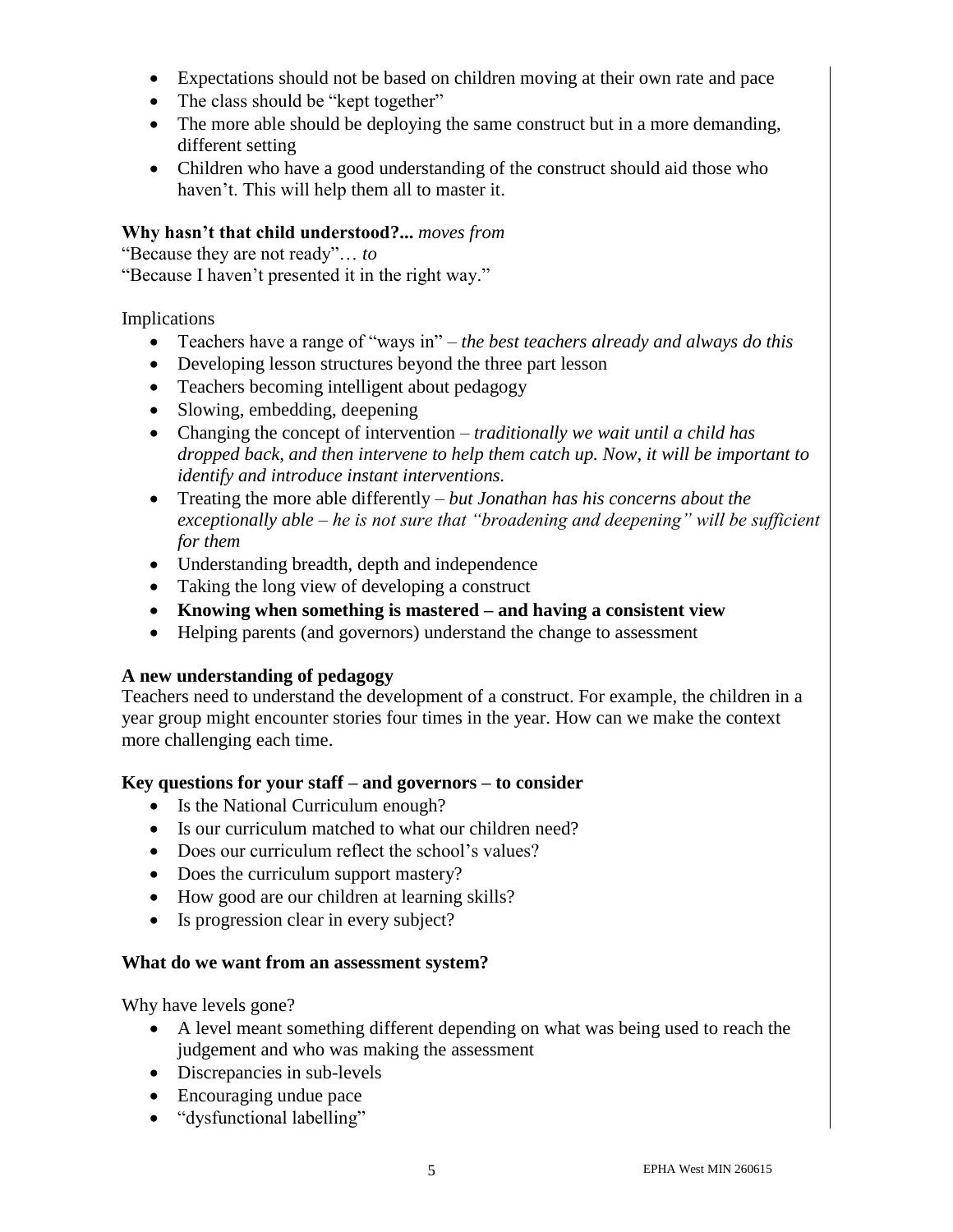#### **The DfE view**

"We will set high standards for what pupils should be able to achieve at the end of key stages, but between these points it is for schools to decide how to assess pupils against their curriculum."

#### **The Ofsted view – September 2015**

"In evaluating the accuracy and impact of assessment, inspectors will consider how well:

- teachers use any assessment for establishing pupils' starting points, teacher assessment and testing to modify teaching so that pupils achieve their potential by the end of a year or key stage; Inspectors should note that Ofsted does not expect to see any particular system of assessment in place.
- Assessment draws on a range of evidence of what pupils know, understand and can do across the curriculum
- Teachers make consistent judgements about pupils' progress and attainment, for example within a subject, across a year group and between year groups.

#### A system for all stakeholders

Jonathan asked the group to consider what the top three things each of these stakeholders want from the system:

- Headteacher (my school)
- A subject leader (my subject)
- A class teacher (my class)
- A parent (my child)

He warned that if you apply a system for all subjects, you need to be aware that English and maths are very different to assess. He explained that according to Dylan Williams (2013) an assessment system needs to be:

**Distributed** – so that evidence collected is not undertaken entirely at the end **Synoptic** – so that learning has to accumulate **Extensive** - so that all important aspects are covered (breadth and depth) **Manageable** – so that costs (including in time) are proportionate to benefits **Trusted** –so that stakeholders have faith in the outcomes.

**Assessment is:** Close  $up$  – day by day Standing back – periodic *– vital to keep this*  Public view – transitional *– e.g. tests*

Periodic assessment should track pupil progress, often termly, and use diagnostic information about pupils' strengths and weaknesses.

#### **What exactly are we assessing?**

Previously we measured a child's ability overall and assigned a description to this, In a mastery curriculum we are measuring how well a child has mastered each of the key constructs.

This is a crucial difference – we cannot measure a mastery curriculum, in the same way we did before.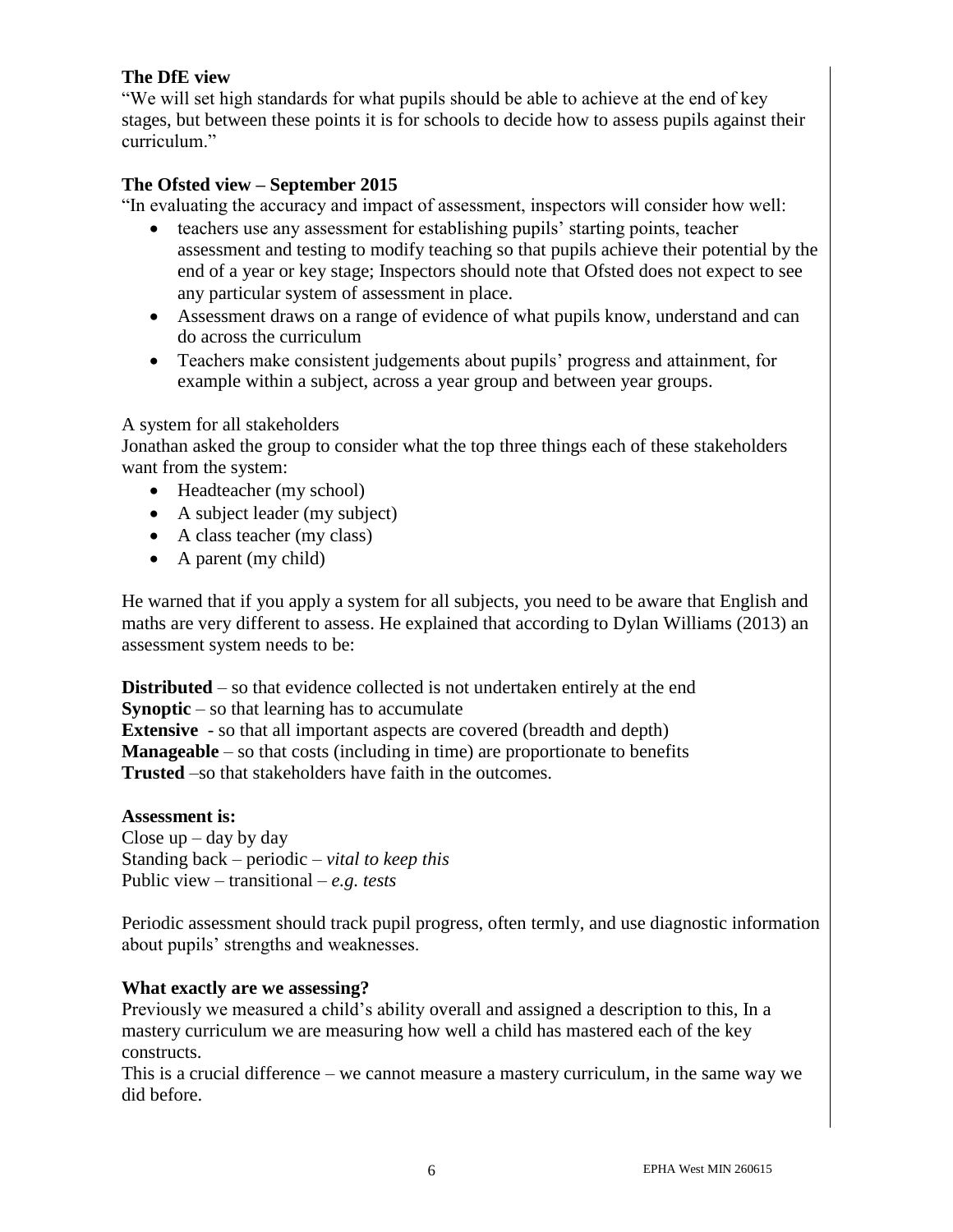We need to consider Does our new system fulfil the needs of all stakeholders? Does it work for both English and maths? Are we assessing the appropriate key constructs? Is the principle of periodic assessment still in place?

The pedagogy of reaching a judgement – Jonathan explained three different systems used to show progress through a key construct:

#### **SOLO**

Biggs and Collis (1982)– Structure of Observed Learning Outcomes 5 stages showing levels of increasing complexity in a child's understanding of a complex http://pamhook.com/

#### **Bloom's Taxonomy**

http://www.learningandteaching.info/learning/bloomtax.htm



Jonathan suggests combining Bloom's stages:

- 1. Remembering, understanding and applying;
- 2. Analysing, evaluating and creating.

#### **Creating learning steps for each objective**

Jonathan suggested considering the pros and cons of each approach, and reflecting on which approach would suit your staff, curriculum and school.

#### **Reporting progress through a year group**

Previously a,b, c through levels – now a choice of steps/stages/bands depending on the system.

Jonathan's system – the English Assessment Kit - suggests using assessment statements, and periodically coming to a judgement of each statement: red or blue

| <b>Red</b>                           | <b>Blue</b>                    |
|--------------------------------------|--------------------------------|
| Remembers it                         | Does it independently          |
| Explains it                          | Does it automatically          |
| Understands it and can apply it, but | Does it fully                  |
| Does it with support                 | Does it/uses it regularly      |
| Partially achieved                   | Uses it in independent writing |
| Does it intermittently               | Uses it for effect             |
| Does it sometimes                    | Does it quickly                |
| Does it slowly                       | Can spell most of them         |
| Has learned some of them             | Does it fluently               |
| Can spell them sometimes             | Does it well                   |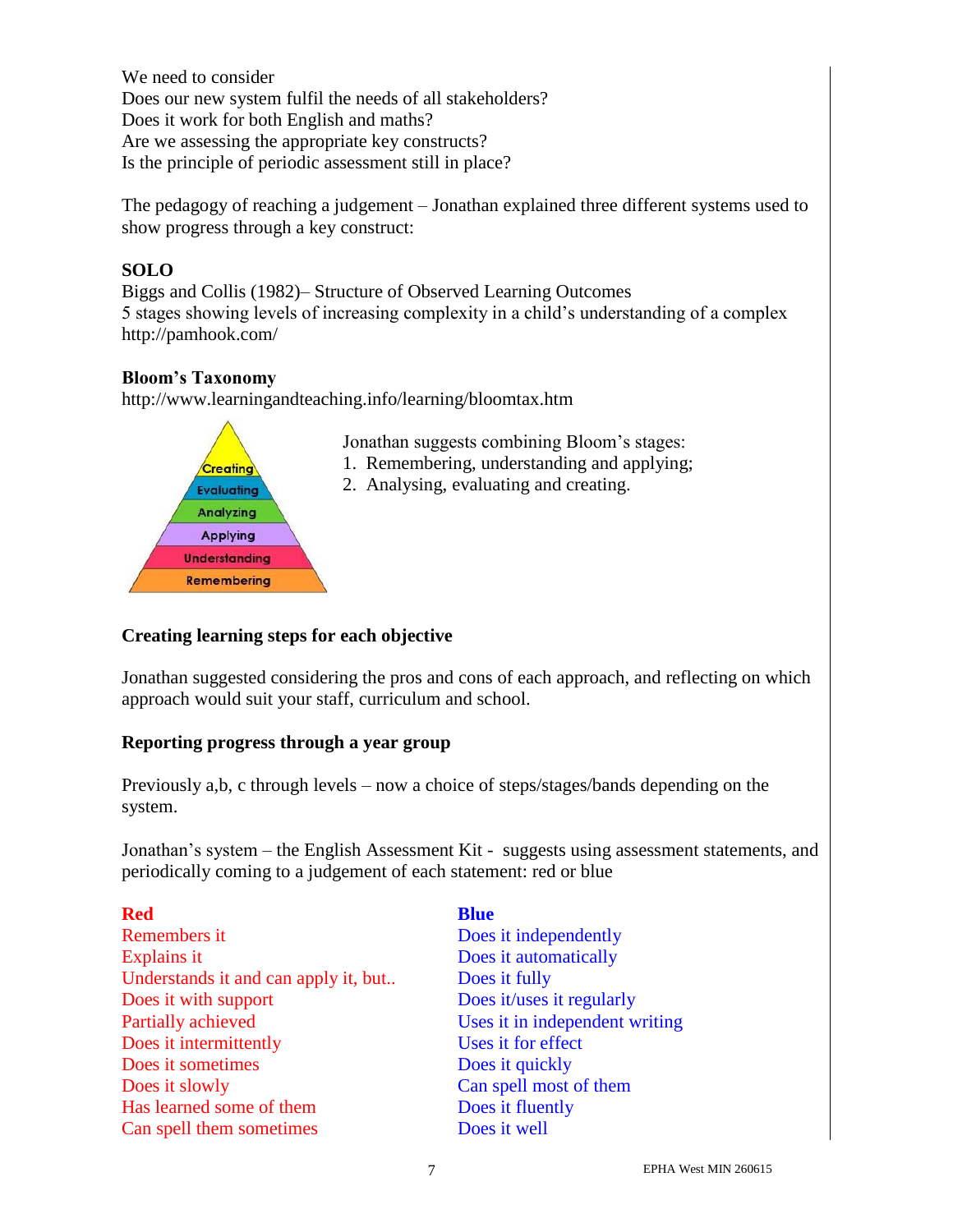Uses it sometimes Does it when necessary Forgets it sometimes Uses it as a regular strategy Experiments with it Knows how it works

#### **Practicalities**

Key strategy  $1 - \text{train}$  teachers to plan for assessment Key strategy 2 – help teachers to develop data collection methods Key strategy 3 – make use of your LSAs

Key strategy 4 – timetable regular robust moderation

Key strategy  $5 -$  focus on addressing the gaps

Jonathan mentioned Gill Haysham's assessment system for maths, which he agreed to share with colleagues.

His full presentation is available from the EPHA Manager langmead@tesco.net

Jonathan can be contacted on 07970 075109/ 01376 741684 [Jonathan.bond@yahoo.co.uk](mailto:Jonathan.bond@yahoo.co.uk)

#### **3. EPHA UPDATE**

Pam Langmead, EPHA Manager, advised headteachers of dates of future meetings, and reminded them about the deputy headteachers' conference, taking place on Friday 9 October 2015. The invitation will be sent out in the internal post early in July, along with the subscription invoice.

This is likely to be their last year that schools are asked to pay a subscription, as in the next financial year EPHA will ask Schools Forum to top-slice £350 per school from the DSG, with the agreement of the four areas. The proposed EPHA restructure, which included employing a full time Executive Director and Professional Officer to represent and support primary headteachers, has been accepted by the majority of primary heads. The EPHA Manager explained that a job description for the Executive Director will be developed early in the autumn term and an interview process will be held.

Pam finished by wishing the headteachers a very good remainder of the term and a happy summer. She finished with her current favourite "inspirational" quote:

*"Always keep a bottle of champagne in the fridge for special occasions. Sometimes the special occasion is that you've got a bottle of champagne in the fridge."*